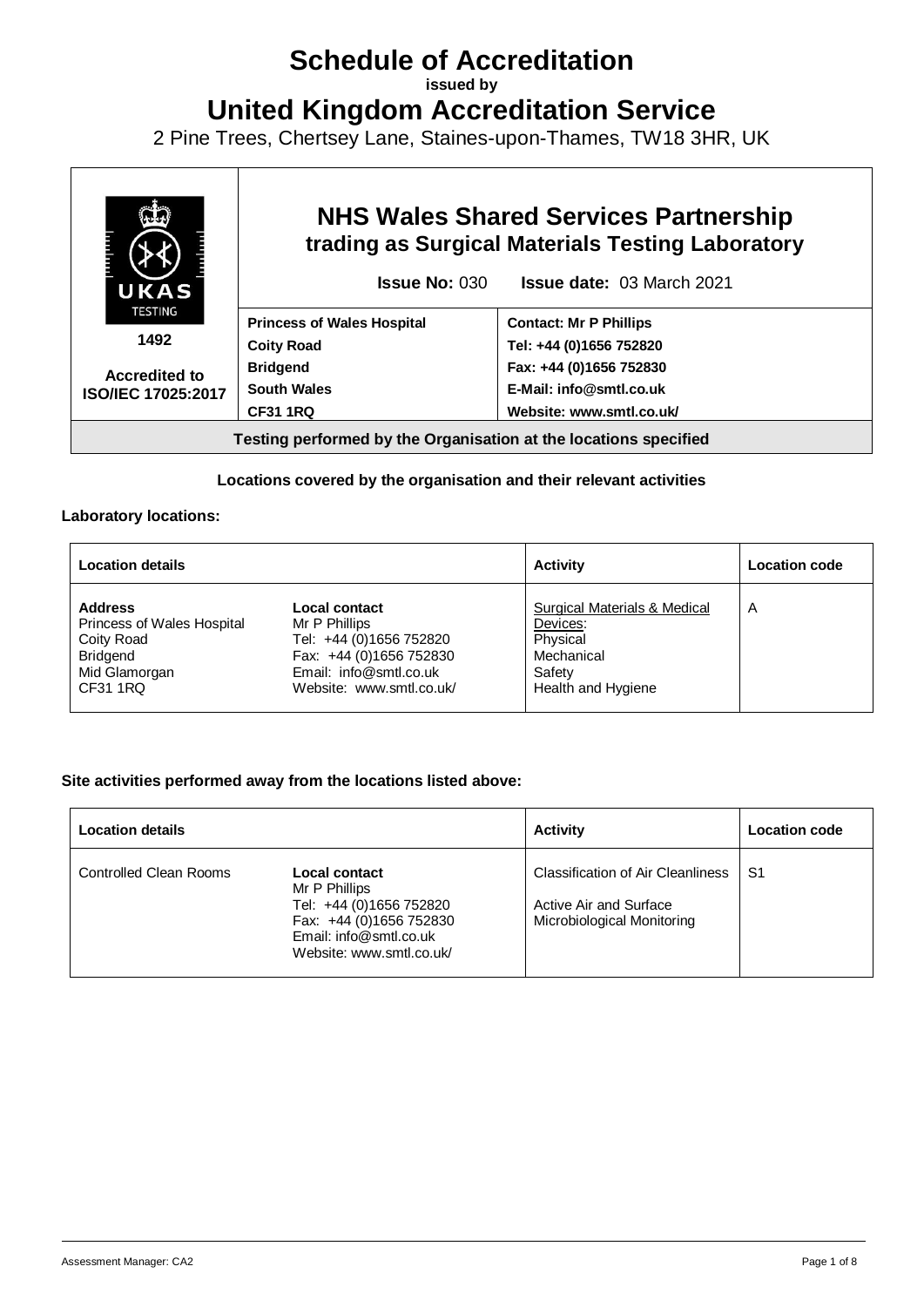| UKAS<br><b>TESTING</b><br>1492             | <b>Schedule of Accreditation</b><br>issued by<br><b>United Kingdom Accreditation Service</b><br>2 Pine Trees, Chertsey Lane, Staines-upon-Thames, TW18 3HR, UK |
|--------------------------------------------|----------------------------------------------------------------------------------------------------------------------------------------------------------------|
|                                            | <b>NHS Wales Shared Services Partnership</b><br>trading as Surgical Materials Testing Laboratory                                                               |
| <b>Accredited to</b><br>ISO/IEC 17025:2017 | <b>Issue date: 03 March 2021</b><br><b>Issue No: 030</b>                                                                                                       |
|                                            | Testing performed by the Organisation at the locations specified                                                                                               |

| Materials/Products tested                                               | Type of test/Properties<br>measured/Range of<br>measurement                                                                                      | Standard specifications/<br>Equipment/Techniques<br>used                               | Location<br>Code |
|-------------------------------------------------------------------------|--------------------------------------------------------------------------------------------------------------------------------------------------|----------------------------------------------------------------------------------------|------------------|
| <b>EXTENSIBLE BANDAGES</b>                                              | <b>Physical Testing</b>                                                                                                                          |                                                                                        |                  |
|                                                                         | Elastic properties                                                                                                                               | BS 7505:1995<br>(on unwashed samples)<br>TM-393                                        | A                |
| <b>MEDICAL SPECIMEN</b><br><b>CONTAINERS FOR</b><br><b>MICROBIOLOGY</b> | <b>Safety Testing</b>                                                                                                                            |                                                                                        |                  |
|                                                                         | Leak testing                                                                                                                                     | BS 5213:1975, App A<br>BS EN 14254:2004 anx D<br><b>TM-18</b>                          | A                |
| <b>COMPRESSION HOSIERY</b>                                              | <b>Physical Testing</b>                                                                                                                          |                                                                                        |                  |
|                                                                         | Measurement of compression<br>profiles                                                                                                           | Documented In-House<br>Method, TM-71, based on<br>BS 6612:1985(1997) & BS<br>7672:1993 | A                |
|                                                                         | <b>Graduated Compression</b><br>Hosiery - Compression,<br>stiffness, durability                                                                  | BS 6612:1985 (2013)<br>excluding section 5<br><b>TM-225</b>                            | A                |
|                                                                         | Anti-embolism hosiery -<br>Compression, stiffness,<br>durability                                                                                 | BS 7672:1993 excluding<br>section 7<br>TM-241                                          | A                |
|                                                                         | Support hosiery -<br>Compression, stiffness                                                                                                      | BS 7563:1999 excluding<br>section 6<br>TM-405                                          | A                |
|                                                                         | <b>Graduated Compression</b><br>Hosiery, Anti-Embolism<br>Hosiery and Graduated<br>Support Hosiery -<br>Compression, durability and<br>stiffness | BS 661210:2018<br><b>TM-487</b>                                                        | A                |

# DETAIL OF ACCREDITATION

Ŧ

 $\overline{\phantom{a}}$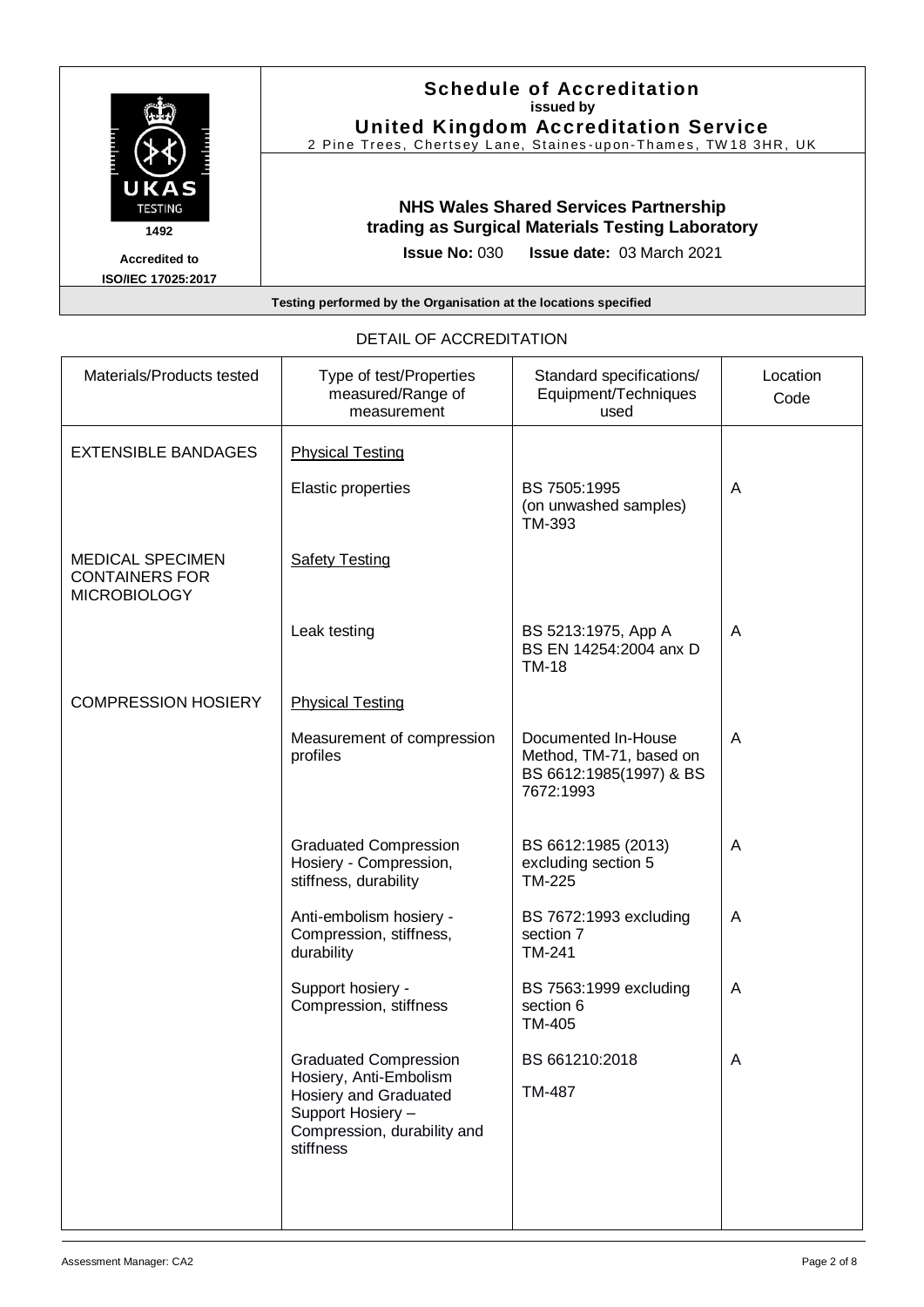|                                                                  | <b>Schedule of Accreditation</b><br>issued by<br><b>United Kingdom Accreditation Service</b><br>2 Pine Trees, Chertsey Lane, Staines-upon-Thames, TW18 3HR, UK |  |
|------------------------------------------------------------------|----------------------------------------------------------------------------------------------------------------------------------------------------------------|--|
| UKAS<br><b>TESTING</b><br>1492                                   | <b>NHS Wales Shared Services Partnership</b><br>trading as Surgical Materials Testing Laboratory                                                               |  |
| <b>Accredited to</b><br>ISO/IEC 17025:2017                       | <b>Issue No: 030 Issue date: 03 March 2021</b>                                                                                                                 |  |
| Testing performed by the Organisation at the locations specified |                                                                                                                                                                |  |

| Materials/Products tested           | Type of test/Properties<br>measured/Range of<br>measurement | Standard specifications/<br>Equipment/Techniques<br>used                                                                                                                 | Location<br>Code |
|-------------------------------------|-------------------------------------------------------------|--------------------------------------------------------------------------------------------------------------------------------------------------------------------------|------------------|
| <b>MEDICAL DEVICES</b><br>(GENERAL) | Safety testing<br>Endotoxin testing by                      | British & European                                                                                                                                                       | A                |
|                                     | quantitative kinetic<br>turbidimetric method                | Pharmacopoeia Bacterial<br><b>Endotoxin Test</b><br><b>USP Transfusion and</b><br>Infusion Assemblies and<br><b>Similar Medical Devices</b><br>TM-254 including RO water |                  |
|                                     | <b>Health and Hygiene</b>                                   |                                                                                                                                                                          |                  |
|                                     | Estimation of bioburden                                     | BS EN ISO 11737-1:2018<br>TM-345                                                                                                                                         | A                |
| <b>VAGINAL SPECULUMS</b>            | Speculum Break Testing                                      | Documented In-House<br>Method<br>TM-334                                                                                                                                  | A                |
| <b>MEDICAL GLOVES</b>               |                                                             |                                                                                                                                                                          |                  |
|                                     | Perforations<br>Force at Break                              | BS EN 455-1:2020 TM-22<br>BS EN 455-2:2015<br>TM-342                                                                                                                     | A<br>A           |
|                                     | <b>Extractable Protein</b>                                  | BS EN 455-3:2015 Annx A<br>TM-230                                                                                                                                        | A                |
|                                     | Determination of Removable<br>Surface Powder                | BS EN 455-3:2015 Section<br>5.2                                                                                                                                          | A                |
|                                     |                                                             | BS EN ISO 21171:2006<br><b>TM-391</b>                                                                                                                                    | A                |
|                                     | Endotoxins                                                  | BS EN 455-3:2015 Section<br>5.1                                                                                                                                          | A                |
|                                     |                                                             | European Pharmacopoeia<br>TM-254                                                                                                                                         | A                |
|                                     | <b>Dimensions</b>                                           | BS EN 455-2: 2015<br>TM-343                                                                                                                                              | A                |
|                                     | Labelling                                                   | BS EN 455-2: 2015 & BS<br>EN 455-3:2015<br><b>TM-392</b>                                                                                                                 | A                |
|                                     |                                                             |                                                                                                                                                                          |                  |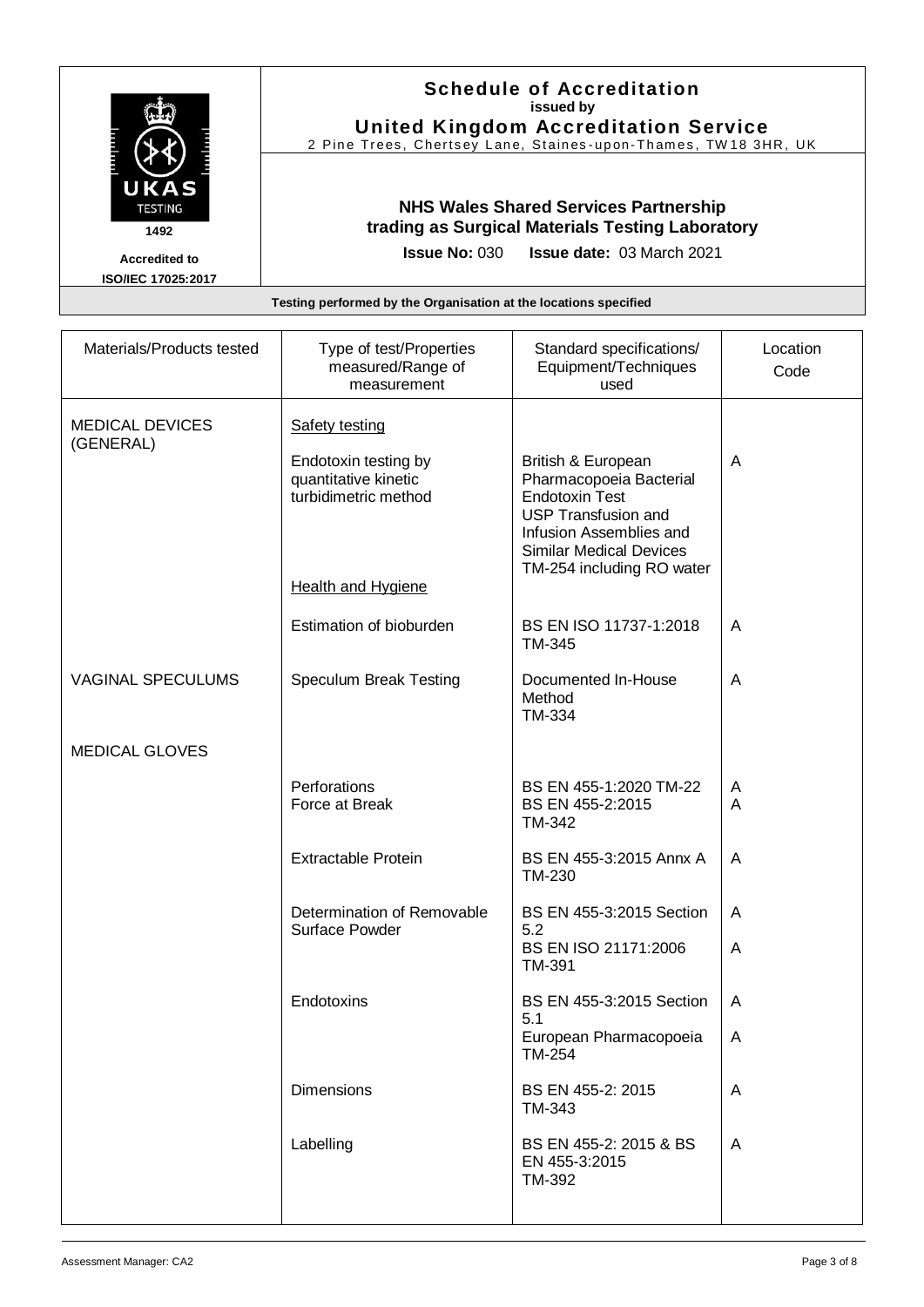| UKAS<br><b>TESTING</b><br>1492             | <b>Schedule of Accreditation</b><br>issued by<br><b>United Kingdom Accreditation Service</b><br>2 Pine Trees, Chertsey Lane, Staines-upon-Thames, TW18 3HR, UK |
|--------------------------------------------|----------------------------------------------------------------------------------------------------------------------------------------------------------------|
|                                            | <b>NHS Wales Shared Services Partnership</b><br>trading as Surgical Materials Testing Laboratory                                                               |
| <b>Accredited to</b><br>ISO/IEC 17025:2017 | <b>Issue No: 030 Issue date: 03 March 2021</b>                                                                                                                 |
|                                            | Testing performed by the Organisation at the locations specified                                                                                               |

| Materials/Products tested | Type of test/Properties<br>measured/Range of<br>measurement | Standard specifications/<br>Equipment/Techniques<br>used                                                                        | Location<br>Code |
|---------------------------|-------------------------------------------------------------|---------------------------------------------------------------------------------------------------------------------------------|------------------|
| <b>WOUND DRESSINGS</b>    | <b>Physical Testing</b>                                     |                                                                                                                                 |                  |
|                           | Adhesiveness                                                | BP 1993, Vol 2, App XX H,<br>Test 1                                                                                             | A                |
|                           |                                                             | BP 1993, Addendum1996,<br>App XX H, Test 1                                                                                      | A                |
|                           |                                                             | TM-186<br>BP 1993, Vol 2, App XX H,<br>Test 2<br><b>TM-175</b>                                                                  | A                |
|                           | Dispersion characteristics                                  | BS EN 13726-1:2002<br>Section 3.6                                                                                               | A                |
|                           |                                                             | BP 1993 Addendum 1995<br>Alginate Dressing/Packing<br>TM-112                                                                    | A                |
|                           | Dispersion/solubility of<br>hydrogel dressings              | BS EN 13726-1:2002<br>Section 3.7<br>TM-116                                                                                     | A                |
|                           | Free swell absorptive capacity                              | BS EN 13726-1:2002<br>Section 3.2                                                                                               | A                |
|                           |                                                             | BP 1993 Addendum 1995<br>Alginate Dressing/Packing<br>- Absorbency<br>TM-101                                                    | A                |
|                           | Fluid handling capacity                                     | BS EN 13726-1:2002<br>Section 3.3                                                                                               | A                |
|                           |                                                             | <b>TM-390</b><br>BP 1993 Addendum 1996 -<br>Semi-permeable<br>hydrocolloid dressings -<br><b>Fluid Handling</b><br><b>TM-65</b> | A                |
|                           | Absorbency and fluid retention                              | Documented In-House<br>Method<br>TM-404                                                                                         | A                |
|                           | Absorbency under<br>compression                             | Documented In-House<br>Method<br><b>TM-414</b>                                                                                  | A                |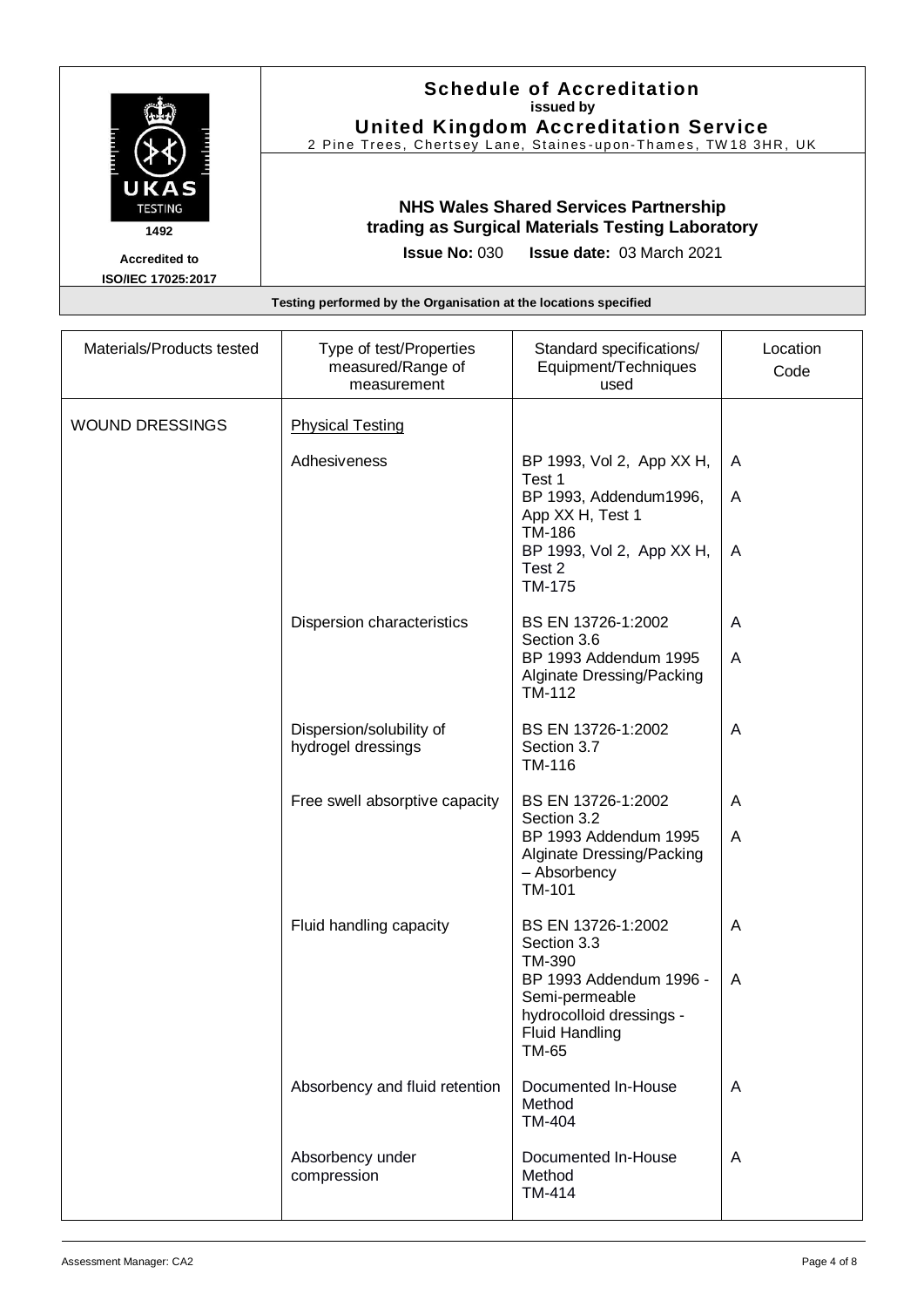| UKAS<br><b>TESTING</b><br>1492                    | <b>Schedule of Accreditation</b><br>issued by<br><b>United Kingdom Accreditation Service</b><br>2 Pine Trees, Chertsey Lane, Staines-upon-Thames, TW18 3HR, UK |
|---------------------------------------------------|----------------------------------------------------------------------------------------------------------------------------------------------------------------|
|                                                   | <b>NHS Wales Shared Services Partnership</b><br>trading as Surgical Materials Testing Laboratory                                                               |
| <b>Accredited to</b><br><b>ISO/IEC 17025:2017</b> | <b>Issue No: <math>030</math></b><br><b>Issue date: 03 March 2021</b>                                                                                          |
|                                                   | Testing performed by the Organisation at the locations specified                                                                                               |

| Materials/Products tested          | Type of test/Properties<br>measured/Range of<br>measurement                                        | Standard specifications/<br>Equipment/Techniques<br>used                                                   | Location<br>Code |
|------------------------------------|----------------------------------------------------------------------------------------------------|------------------------------------------------------------------------------------------------------------|------------------|
| <b>WOUND DRESSINGS</b><br>(cont'd) | Physical Testing (cont'd)                                                                          |                                                                                                            |                  |
|                                    | Fluid affinity of amorphous<br>hydrogels                                                           | BS EN 13726-1:2002<br>Section 3.4<br><b>TM-238</b>                                                         | A                |
|                                    | Conformability for primary<br>wound dressings                                                      | BS EN 13726-4:2003<br>TM-396                                                                               | A                |
|                                    | Moisture vapour transmission<br>of Permeable Film Dressings                                        | BS EN 13726-2: 2002<br>TM-394                                                                              | A                |
|                                    | Moisture Vapour Transmission<br>Rate from Dressings by<br><b>Electronic Data Capture</b><br>Method | Supplemented by<br>Documented In-House<br>Method, TM-8, based on<br>BS EN 13726-2:2002                     | A                |
|                                    | Waterproofness                                                                                     | BS EN 13726-3: 2003<br>TM-395<br>BP 1993, Vol 2, App XX K<br>BP 1993, Addendum 1996-<br>App XX K<br>TM-185 | A<br>A<br>A      |
|                                    | Biological                                                                                         |                                                                                                            |                  |
|                                    | <b>Test for Bacterial Penetration</b><br>of Film Dressings                                         | Documented In-House<br>Method<br><b>TM-43</b>                                                              | A                |
|                                    |                                                                                                    |                                                                                                            |                  |
|                                    |                                                                                                    |                                                                                                            |                  |
|                                    |                                                                                                    |                                                                                                            |                  |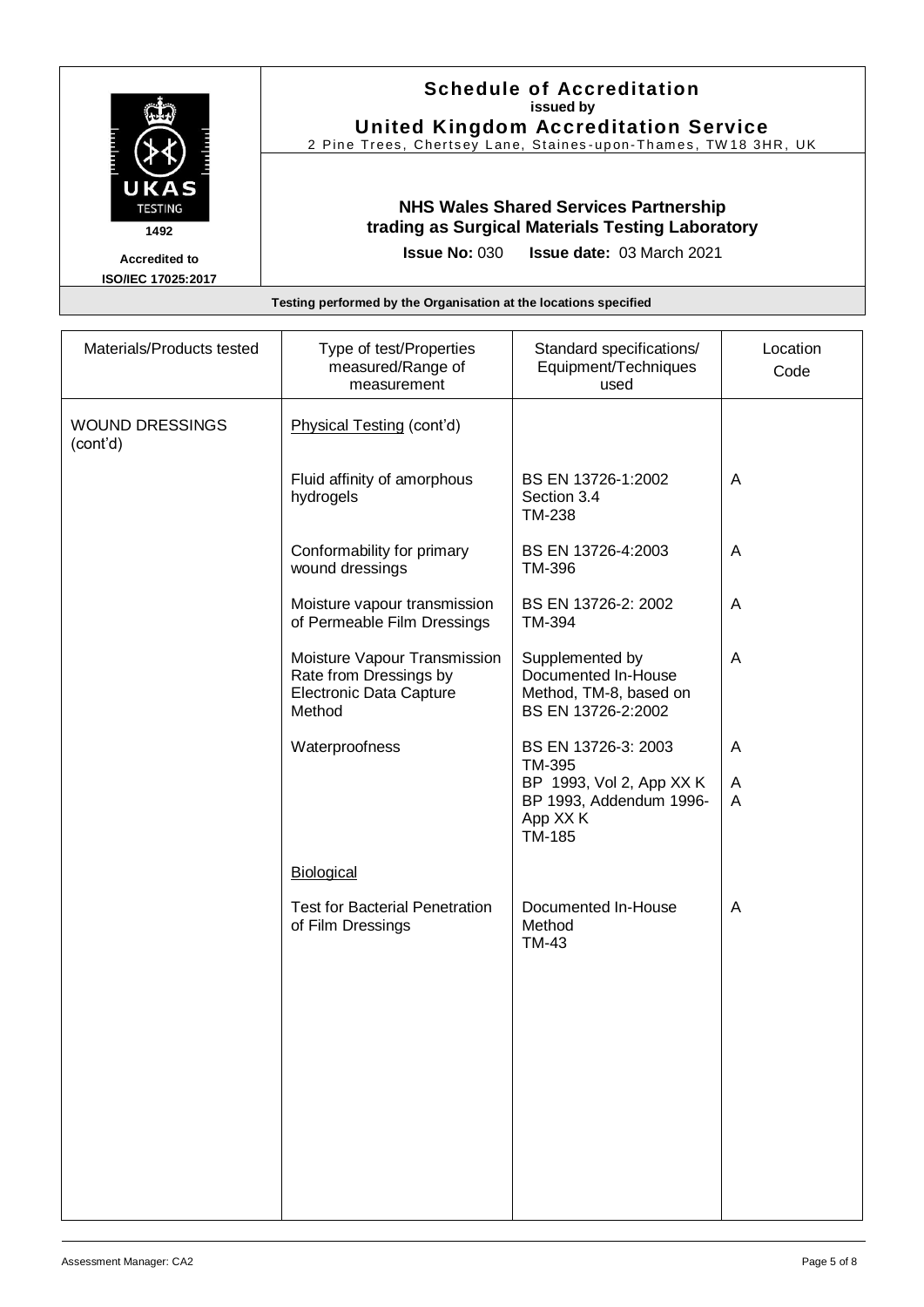| UKAS<br><b>TESTING</b><br>1492             | <b>Schedule of Accreditation</b><br>issued by<br><b>United Kingdom Accreditation Service</b><br>2 Pine Trees, Chertsey Lane, Staines-upon-Thames, TW18 3HR, UK |
|--------------------------------------------|----------------------------------------------------------------------------------------------------------------------------------------------------------------|
|                                            | <b>NHS Wales Shared Services Partnership</b><br>trading as Surgical Materials Testing Laboratory                                                               |
| <b>Accredited to</b><br>ISO/IEC 17025:2017 | <b>Issue No: 030 Issue date: 03 March 2021</b>                                                                                                                 |
|                                            | Testing performed by the Organisation at the locations specified                                                                                               |

| Materials/Products tested | Type of test/Properties<br>measured/Range of<br>measurement | Standard specifications/<br>Equipment/Techniques<br>used        | Location<br>Code |
|---------------------------|-------------------------------------------------------------|-----------------------------------------------------------------|------------------|
| URETHRAL CATHETERS        | Health and Hygiene                                          |                                                                 |                  |
|                           | Surface finish                                              | BS EN ISO 20696:2018<br>Section 5.4<br>TM-309                   | A                |
|                           | <b>Dimensions</b>                                           | BS EN ISO 20696:2018<br>Section 5.5<br>TM-300                   | A                |
|                           | Strength                                                    | BS EN ISO 20696:2018<br>Section 6.1 Annex A<br>TM-301           | A                |
|                           | Connector security                                          | BS EN ISO 20696:2018<br>Section 6.2 Annex B<br>TM-302           | A                |
|                           | Occlusion of drainage eyes<br>and leakage from balloons     | BS EN ISO 20696:2018<br>Section 6.3 Annex C<br>TM-303           | A                |
|                           | Balloon recovery volume                                     | BS EN ISO 20696:2018<br>Sections 6.4.2 Annex D<br>TM-304        | A                |
| <b>URETHRAL CATHETERS</b> | Flow rate                                                   | BS EN ISO 20696:2018<br>Section 6.5 Annex E<br>TM-305           | A                |
|                           | Symbols and labelling                                       | BS EN ISO 20696:2018<br>Sections 5.5, 7.2, 7.3<br><b>TM-308</b> | A                |
|                           |                                                             |                                                                 |                  |
|                           |                                                             |                                                                 |                  |
|                           |                                                             |                                                                 |                  |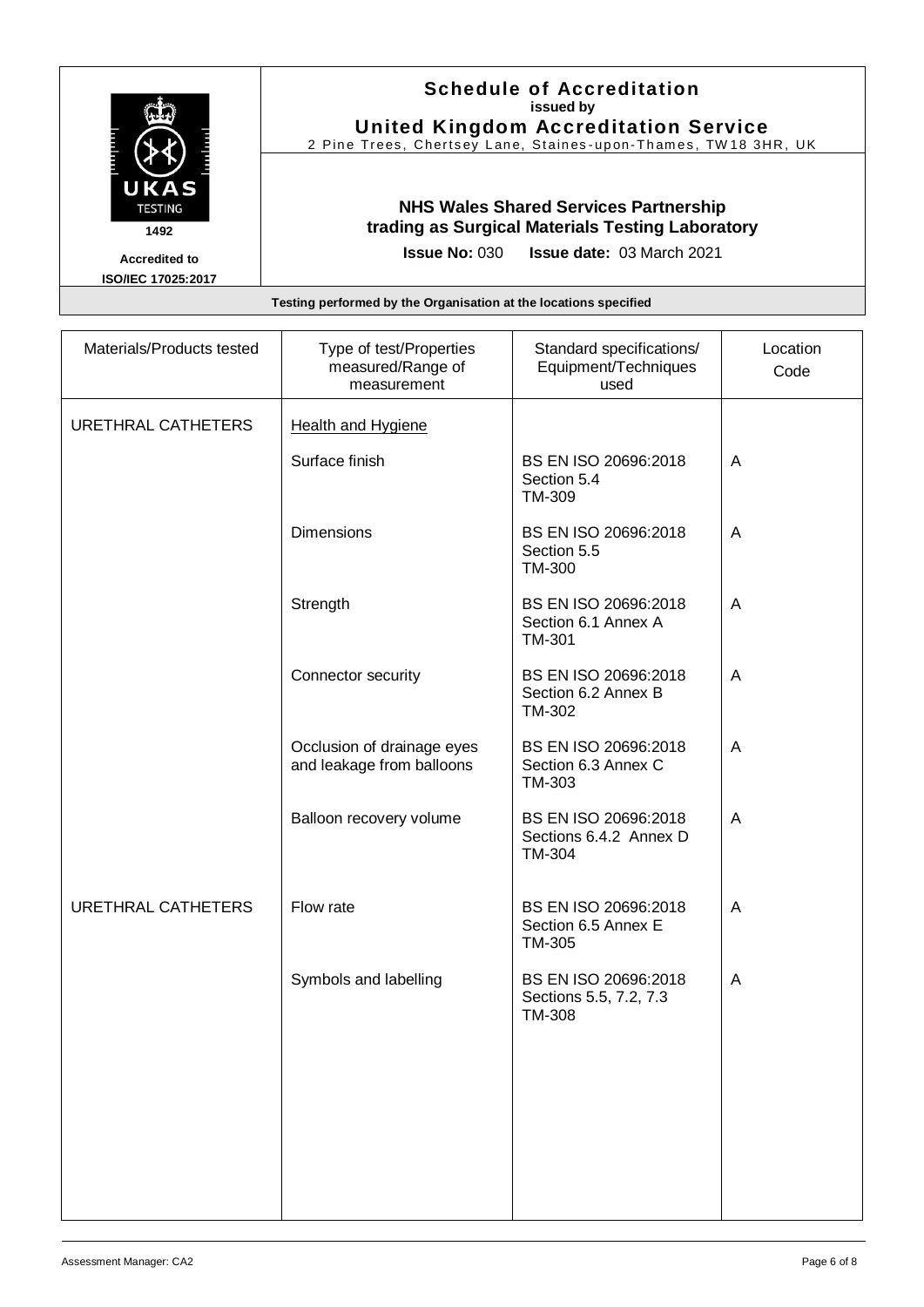| UKAS<br><b>TESTING</b><br>1492             | <b>Schedule of Accreditation</b><br>issued by<br><b>United Kingdom Accreditation Service</b><br>2 Pine Trees, Chertsey Lane, Staines-upon-Thames, TW18 3HR, UK |
|--------------------------------------------|----------------------------------------------------------------------------------------------------------------------------------------------------------------|
|                                            | <b>NHS Wales Shared Services Partnership</b><br>trading as Surgical Materials Testing Laboratory                                                               |
| <b>Accredited to</b><br>ISO/IEC 17025:2017 | <b>Issue date: 03 March 2021</b><br><b>Issue No: 030</b>                                                                                                       |
|                                            | Testing performed by the Organisation at the locations specified                                                                                               |

| Materials/Products tested | Type of test/Properties<br>measured/Range of<br>measurement                              | Standard specifications/<br>Equipment/Techniques<br>used | Location<br>Code |
|---------------------------|------------------------------------------------------------------------------------------|----------------------------------------------------------|------------------|
| URINE COLLECTION BAGS     | <b>Health and Hygiene</b>                                                                |                                                          |                  |
|                           | Physical, mechanical:<br>Rated and test Volume                                           | BS EN ISO 8669-2:1997:<br>Section 6.1<br>TM-286 & TM-297 | A                |
|                           | Freedom from leakage without<br>load                                                     | BS EN ISO 8669-2:1997:<br>Section 6.2<br>TM-287          | A                |
|                           | Freedom from leakage under<br>load                                                       | BS EN ISO 8669-2:1997:<br>Section 6.3<br><b>TM-288</b>   | Α                |
|                           | Freedom from leakage under<br>impact                                                     | BS EN ISO 8669-2:1997:<br>Section 6.4<br><b>TM-289</b>   | A                |
|                           | Non-return valve                                                                         | BS EN ISO 8669-2:1997:<br>Section 6.5<br>TM-290          | A                |
|                           | Strength of attachment<br>systems of bags provided with<br>cutouts                       | BS EN ISO 8669-2:1997:<br>Section 6.6<br>TM-291          | Α                |
|                           | Strength of attachment<br>systems of bags provided with<br>button and buttonhole systems | BS EN ISO 8669-2:1997:<br>Section 6.7<br>TM-292          | A                |
|                           | Strength of integral<br>suspensory systems                                               | BS EN ISO 8669-2:1997:<br>Section 6.8<br>TM-293          | A                |
|                           | Strength of attachment of the<br>inlet tubing                                            | BS EN ISO 8669-2:1997:<br>Section 6.9<br><b>TM-294</b>   | A                |
| URINE COLLECTION BAGS     | Pressure/time required to<br>initiate flow into the bags and<br>filling rate             | BS EN ISO 8669-2:1997:<br>Section 6.10<br>TM-295         | A                |
|                           | <b>Dimensions</b>                                                                        | BS EN ISO 8669-2:1997:<br>Annex A<br>TM-296              | A                |